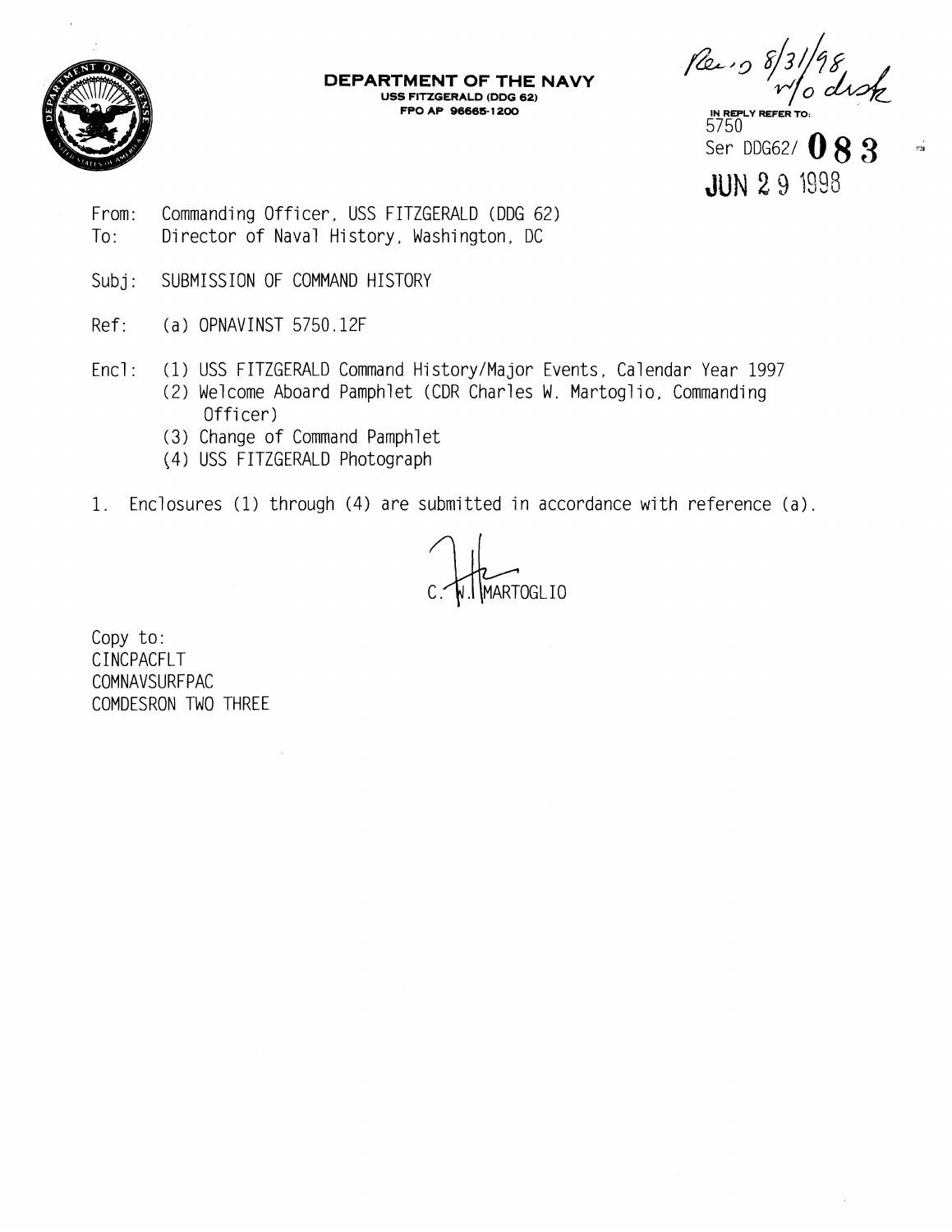## COMMAND HISTORY USS FITZGERALD (DDG 62) CALENDAR YEAR 1997

1. Command History and Organization.

The mission of USS FITZGERALD (DDG 62) is to conduct prompt, sustained combat operations at sea, in support of U.S. national policy. The ship is equipped to operate in a high density. multi -threat environment as an integral member of a carrier battle group, surface action group or underway replenishment group. In addition to its own self defense capabilities in air warfare (AW), under sea warfare (USW), surface warfare (SUW), FITZGERALD can effectively provide local area protection to the battle group, surface action group and other ships.

USS FITZGERALD (DDG 62) is home ported in San Diego, CA and assigned to Destroyer Squadron Twenty-Three. USS FITZGERALD is commanded by CDR C. W. Martoglio.

2. Chronology of major events.

| $01 - 09$ JAN | Inport San Diego, Holiday Upkeep                                     |
|---------------|----------------------------------------------------------------------|
| 09-17 JAN     | Underway, Middle East Force Exercise (MEFEX) 97-1 Phase II           |
| 18-21 JAN     | Underway, CONSTELLATION Battlegroup Fleet Exercise 97-1              |
| 21 JAN-20 FEB | Inport San Diego, Pre-Overseas Movement (POM)                        |
| 21 FEB-21 AUG | Deployed, Pacific Middle East Force (PACMEF) 97-1                    |
| 21-27 FEB     | Underway, enroute Pearl Harbor, HI                                   |
| 27 FEB-01 MAR | Inport Pearl Harbor                                                  |
| 01-10 MAR     | Underway, enroute Guam                                               |
| 07 MAR        | Change Operational Commander, United States SEVENTH Fleet            |
| 10 MAR        | Brief Stop for Fuel, Guam                                            |
| 10-15 MAR     | Underway, enroute Hong Kong                                          |
| 15-19 MAR     | Inport Hong Kong                                                     |
| 19-22 MAR     | Underway, enroute Singapore                                          |
| 22-25 MAR     | Inport Singapore                                                     |
| 25-29 MAR     | Underway, enroute Maldives                                           |
| 29 MAR-03 APR | Inport Maldives                                                      |
| 03 APR        | Change Operational Commander, United States FIFTH Fleet              |
| 03-05 APR     | Exercise Arabian Skies 97-1 with USS THEODORE ROOSEVELT              |
|               | (CVN 71) and USS VELLA GULF (CG 72)                                  |
| 03-07 APR     | Underway, enroute Bahrain                                            |
| 06 APR        | Transit Strait of Hormuz. Enter Arabian Gulf.                        |
| 07-10 APR     | Anchored Bahrain                                                     |
| 10-19 APR     | Underway, Arabian Gulf for Maritime Interception Operations<br>(MIO) |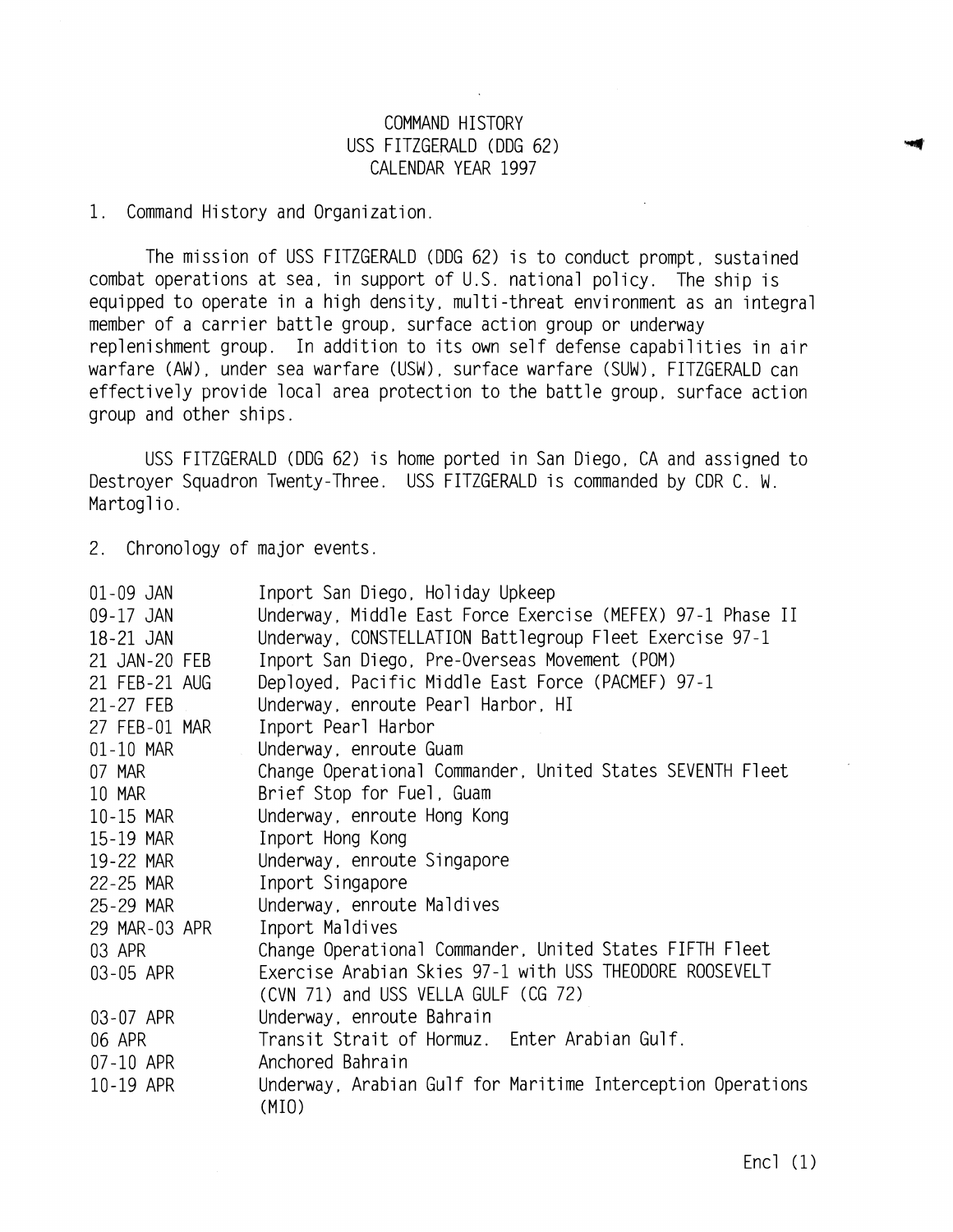| 19-22 APR     | Inport Jeb El Ali, United Arab Emirates                                |
|---------------|------------------------------------------------------------------------|
| 22 APR-02 MAY | Underway, North Arabian Gulf for MIO                                   |
| 30 APR        | Change of Command, CDR Gary M. Holst relieved by CDR Charles           |
|               | W. Martoglio                                                           |
| 02-05 MAY     | Inport Dubai, United Arab Emirates                                     |
| 05-19 MAY     | Underway, Arabian Gulf for MIO                                         |
| 19-24 MAY     | Inport Jebel Ali, United Arab Emirates                                 |
| 24 MAY-11 JUN | Underway, CV escort for USS CONSTELLATION (CV 64)                      |
| 10 JUN        | Anchored Bahrain                                                       |
| 10-11 JUN     | Underway, Arabian Gulf                                                 |
| 11-19 JUN     | Inport Mina Sulman, Bahrain                                            |
| 16 JUN        | Host ship for Secretary of Defense                                     |
| 19-26 JUN     | Underway, enroute Seychelles                                           |
| 20 JUN        | Transit Strait of Hormuz, Depart Arabian Gulf                          |
| 26 JUN-01 JUL | Inport Port Victoria, The Seychelles                                   |
| 01-02 JUL     | Underway, enroute Mombassa, Kenya                                      |
| 02-05 JUL     | Mombassa, Kenya                                                        |
| 09 JUL        | Change Operational Commander, United States SEVENTH Fleet.             |
| 05-11 JUL     | Underway, enroute Diego Garcia                                         |
| 11 JUL        | Brief Stop for Fuel, Diego Garcia                                      |
| 11-25 JUL     | Underway enroute Sydney, Australia                                     |
| 24-25 JUL     | PASSEX with HMAS Sydney                                                |
| 25 JUL-01 AUG | Inport Sydney, Australia                                               |
| 01-06 AUG     | Underway, enroute Suva Harbor, Fiji                                    |
| 06 AUG        | Brief Stop for Fuel, Suva, Fiji                                        |
| 06-13 AUG     | Underway, enroute Pearl Harbor                                         |
| 09 AUG        | Change Operational Commander, United States THIRD Fleet.               |
| 13-15 AUG     | Inport Pearl Harbor                                                    |
| 15-21 AUG     | Underway, enroute San Diego                                            |
| 21 AUG-23 SEP | Inport San Diego for Post-Deployment Leave and Upkeep                  |
| 23-24 SEP     | Underway, Naval Weapons Station Seal Beach, CA                         |
| 24-26 SEP     | Inport Naval Weapons Station, Seal Beach, CA for Ammunition            |
|               | off-load                                                               |
| 26 SEP        | Underway, enroute San Diego                                            |
| 26 SEP-03 OCT | Inport San Diego<br>Underway, Continental Maritime Shipyard, San Diego |
| 03 OCT        | Inport Continental Maritime Shipyard for Selected Restricted           |
| 03-12 DEC     | Availability (SRA)                                                     |
| 12 DEC        | Underway, Southern California Operating Area for SRA sea               |
|               | trials                                                                 |
| 12-15 DEC     | Inport San Diego                                                       |
| 15-16 DEC     | Underway, ABRAHAM LINCOLN Battle Group ITA Opposing Force              |
| 16-17 DEC     | Enroute Seal Beach                                                     |
| 17-18 DEC     | Inport Naval Weapons Station, Seal Beach for ammunition on-            |
|               | load                                                                   |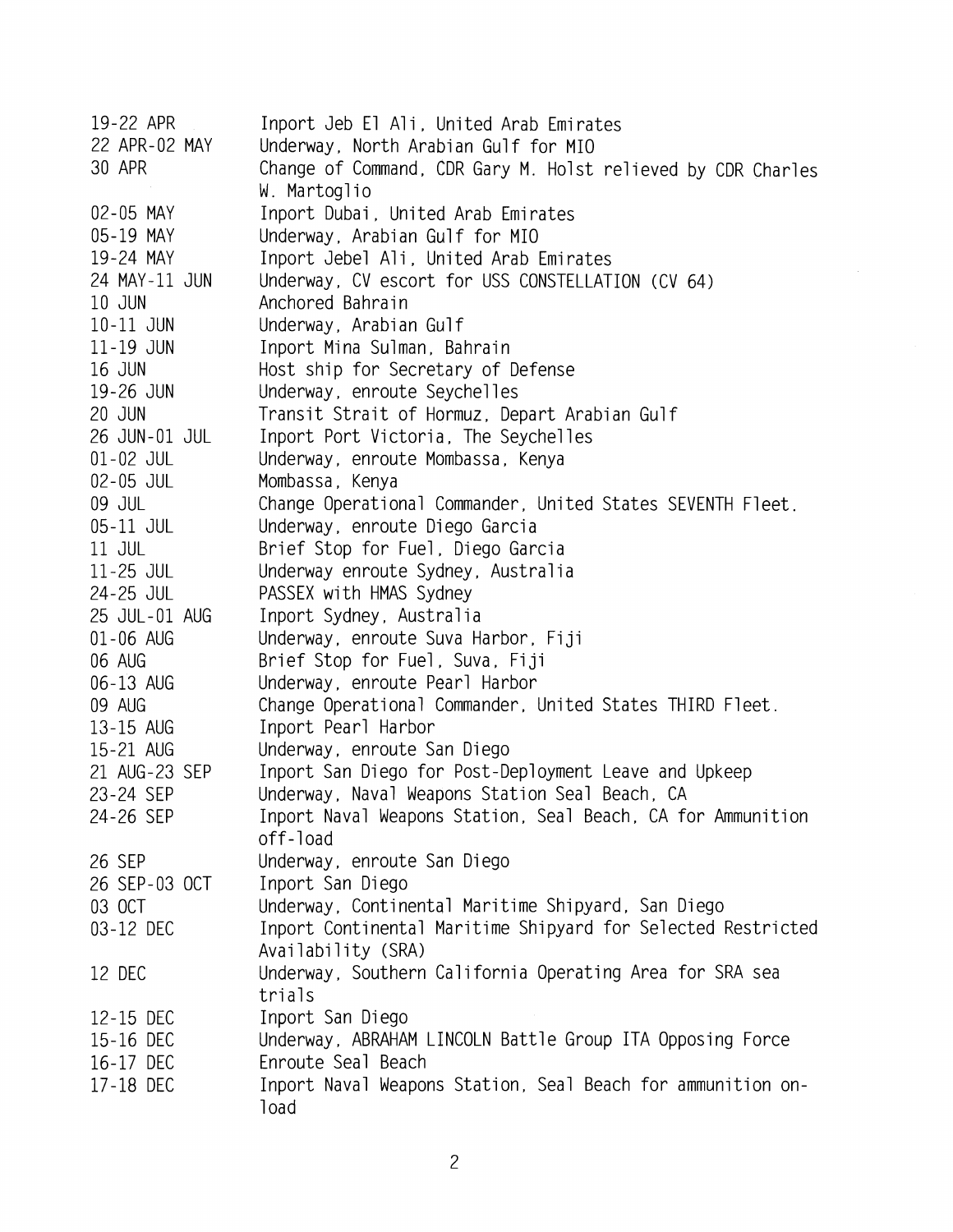18 DEC Underway, enroute San Diego 18-31 DEC Inport San Diego for Holiday Leave and Upkeep

3. Summary of Events. FITZGERALD began the year completing preparations for the ship's first deployment. Following Middle East Force Exercise Phase I1 and CONSTELLATION Battle Group Fleet Exercise 97-1, FITZGERALD was inport San Diego for the ship's Pre-Overseas Movement (POM) Period. On 21 February 1997, FITZGERALD deployed on Pacific Middle East Force (PACMEF) 97-1. Joining USS PAUL F. FOSTER (DD 964), USS INGRAHAM (FFG 61), and HMCS REGINA (FFH 334). enroute to the Arabian Gulf, FITZGERALD enjoyed port visits in Hawaii , Guam, Hong Kong, Singapore and the Maldives.

On 06 April 1997, FITZGERALD transited the Strait of Hormuz in order to conduct turnover briefings with USS PAUL HAMILTON (DDG 60) in Bahrain; and ultimately proceeded to the North Arabian Gulf (NAG) to begin Maritime Interception Operations (MIO) in support of U.N. Security Council Resolutions against Iraq. On 30 April 1997, CDR Gary M. Holst was relieved by CDR Charles W. Martoglio while underway in the NAG. While in the Arabian Gulf, FITZGERALD conducted over thirty boardings in support of U.N. sanctions against Iraq, served as the Tomahawk ready strike platform, and made port visits to Bahrain; and Jebel Ali and Dubai, United Arab Emirates. Upon INCHOP of the CONSTELLATION Battle Group. FITZGERALD was assigned as CV escort for the CONSTELLATION, serving as AAW escort and planeguard while CONSTELLATION operated in CVOA4. CVOA3, and at anchor off Bahrain. FITZGERALD transited the Strait of Hormuz and departed the Arabian Gulf on 20 June. Prior to departing the Arabian Gulf, FITZGERALD served as host platform for a visit by the Secretary of Defense which included a COMFIFTHFLT AOR OPINTEL briefing by FITZGERALD's Commanding Officer and an opportunity for the Secretary to meet crewmembers.

Prior to commencing the transit home, FITZGERALD was assigned two representational port visits; one to Port Victoria, Seychelles; and one to Mombasa, Kenya. The purpose of the port visits was to demonstrate U.S. interests in both countries and to serve as a host platform for Fourth of July receptions co-hosted by FITZGERALD's Commanding Officer and the U.S. Ambassador to each country. FITZGERALD also stopped in Sydney, Australia for a one week port visit on the transit home. After a brief stop for fuel in Suva, Fiji, FITZGERALD stopped for two days in Pearl Harbor for postdeployment briefings to CINCPACFLT staff and to embark sixty Tigers for the final leg of the transit home.

For their deployment service, the crew of FITZGERALD was awarded the Armed Forces Expeditionary Medal and a Sea Service Deployment ribbon.